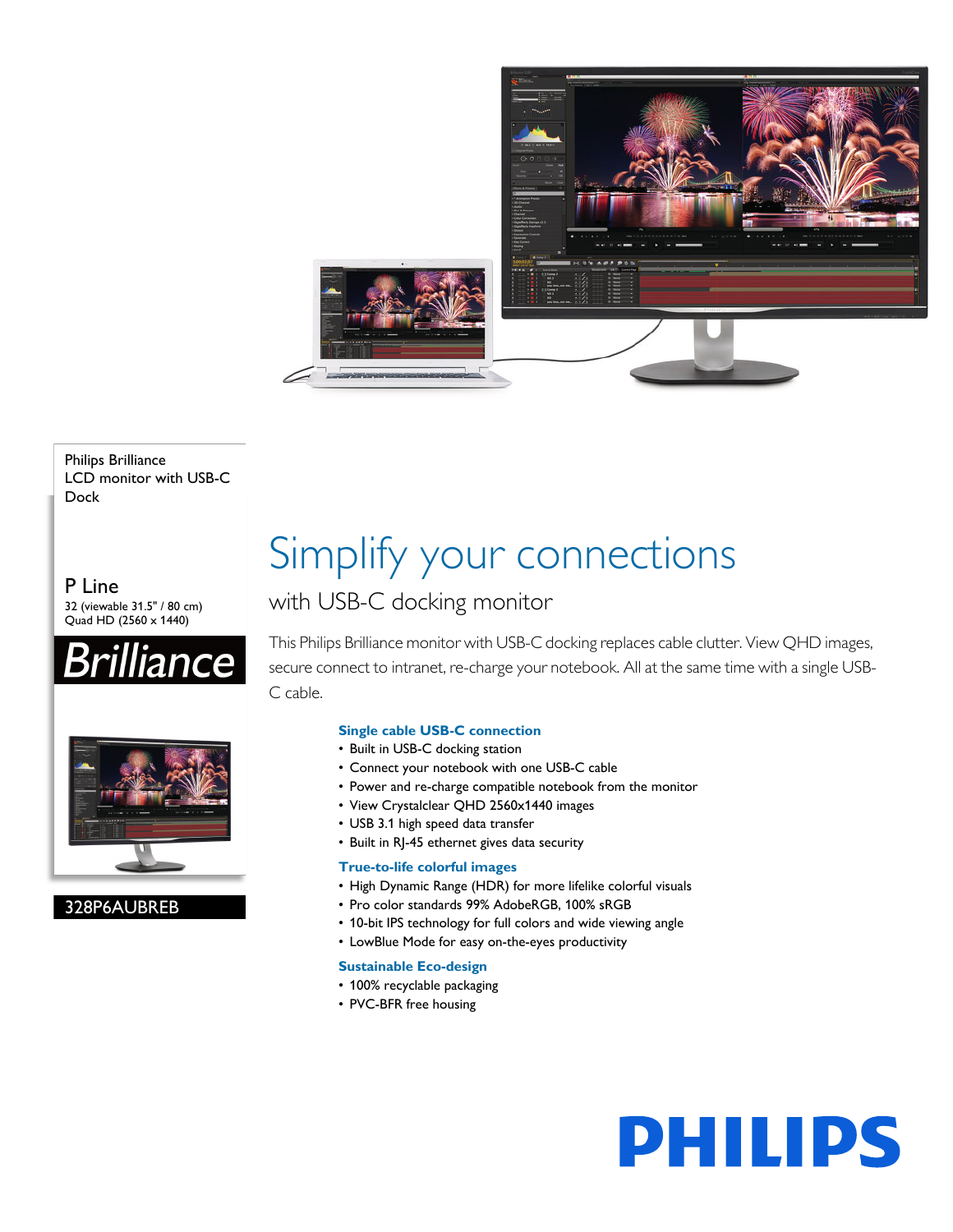#### LCD monitor with USB-C Dock P Line 32 (viewable 31.5" / 80 cm), Quad HD (2560 x 1440)

# **Highlights**

#### **Built in USB-C docking station**



This Philips display features a built-in USB 3.1 type-C docking station with power delivery. Its slim, reversible USB-C connector allows for easy, one-cable docking. Simplify by connecting all your peripherals like keyboard, mouse and your RJ-45 Ethernet cable to the monitor's docking station. Simply connect your notebook and this monitor with a single USB-C cable to watch high-resolution video and transfer superspeed data, while powering up and re-charging your notebook at the same time.

#### **Power & re-charge notebook**

This monitor features a built in USB-C connector which meets USB Power Delivery standard. With intelligent and flexible power management, you can now power up and or recharge your compatible\* Notebook directly from the Monitor using a single USB-C cable.

#### **Crystalclear QHD images**

These latest Philips screens deliver Crystalclear, Quad HD 2560x1440 or 2560x1080 pixel images. Utilizing high performance panels with high density pixel count, enabled by high bandwidth sources like Displayport, HDMI, Dual link DVI, these new displays will make your images and graphics come alive. Whether you are demanding professional requiring extremely detailed information for CAD-CAM solutions,

using 3D graphic applications or a financial wizard working on huge spreadsheets, Philips displays will give you Crystalclear images.

#### **High Dynamic Range (HDR)**



High Dynamic Range delivers a dramatically different visual experience. With astonishing brightness, incomparable contrast and captivating color, images come to life with much greater brightness while also featuring much deeper, more nuanced darks. It renders a fuller palette of rich new colors never before seen on display, giving you a visual experience that engages your senses and inspires emotions.

#### **AdobeRGB**



**Typical colo** 

Adobe RGB

Meeting professional industry-standard color, this monitor offers Adobe 99% and 100% sRGB color spectrum. The enhanced color rendering range of Adobe RGB makes it ideal for professional photo and video editing, animation, or work with color-critical projects. You can

now be confident that your color is consistent and true to the original image.

#### **10-bit IPS display technology**



This Philips monitor uses a native 10-bit wide view angle display. This enables you to view consistent and smooth images with a color depth of 1.07 billion colors, vs an 8-bit display which is limited to only 16 million possible colors. With a suitable graphics card and appropriate software, you can now work on your color critical professional work with ease.

#### **LowBlue Mode**



Studies have shown that just as ultra-violet rays can cause eye damage, shortwave length blue light rays from LED displays can cause eye damage and affect vision over time. Developed for wellbeing, Philips LowBlue Mode setting uses a smart software technology to reduce harmful shortwave blue light.

















Ethernet